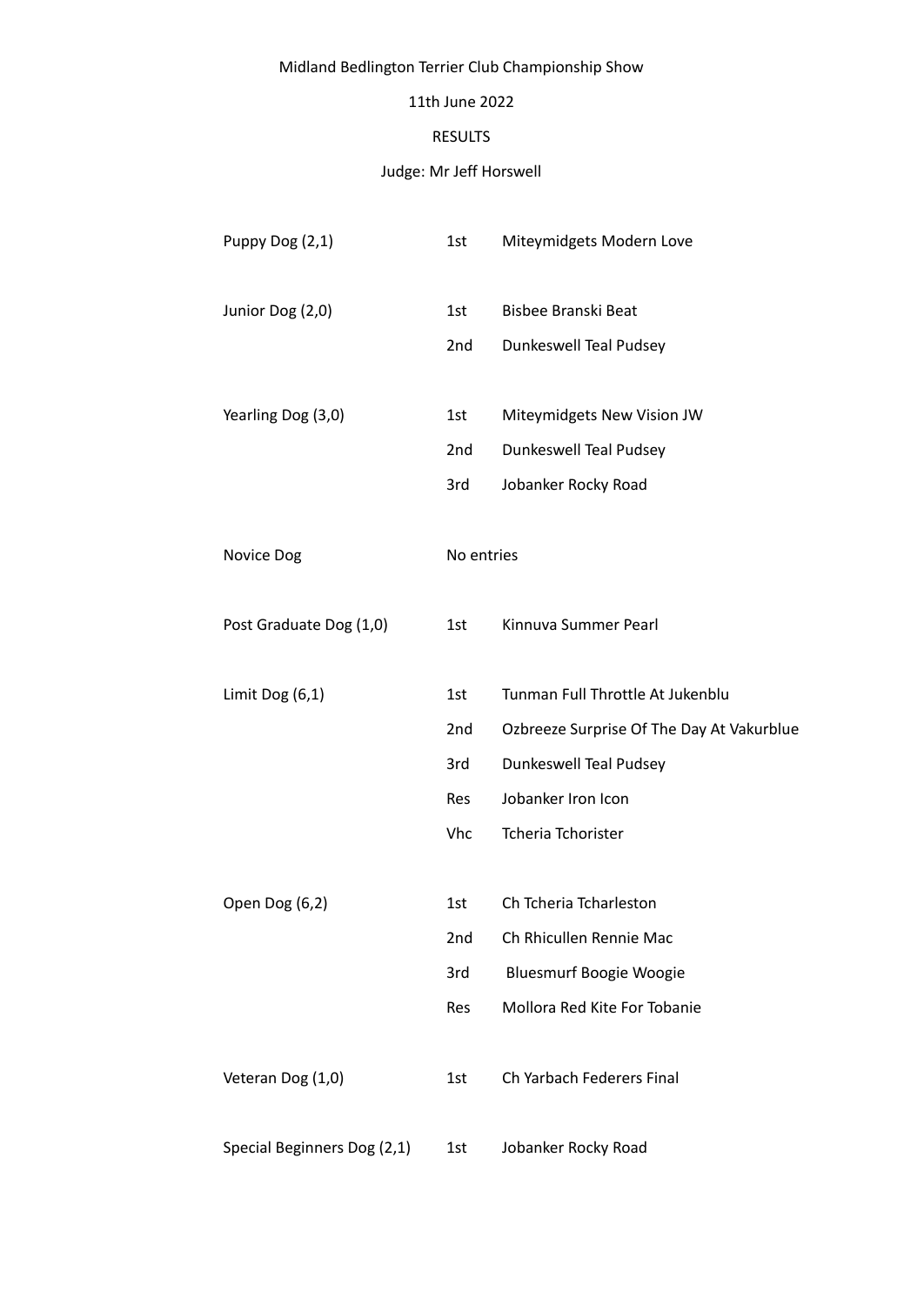Best Dog & Challenge Certificate

# Ch Tcheria Tcharleston

# Reserve Best Dog & Reserve Challenge Certificate

Miteymidgets New Vision JW

Best Puppy Dog

Miteymidgets Modern Love

Best Veteran Dog

Ch Yarbach Federers Final

Best Special Beginners Dog Jobanker Rocky Road

| Puppy Bitch (4,1)    | 1st        | Conekesheved Too Shy                          |
|----------------------|------------|-----------------------------------------------|
|                      | 2nd        | Rhicullen Rebel Heart                         |
|                      | 3rd        | <b>Tcheria Sweet Tcharity</b>                 |
|                      |            |                                               |
| Junior Bitch (6,2)   | 1st        | Devleigh Dirty Dancing                        |
|                      | 2nd        | Miteymidgets New Variant                      |
|                      | 3rd        | Honeymist Pinky Promise at Chaselynne         |
|                      | <b>Res</b> | Silverkinn Wittelsbach Gem                    |
|                      |            |                                               |
| Yearling Bitch (4,1) | 1st        | Jobanker Cotton Candy                         |
|                      | 2nd        | Dunkeswell Pebble Run                         |
|                      | 3rd        | Toolbox Yes Why Not At Squidlyannes (Imp Swe) |
|                      |            |                                               |
| Novice Bitch (2,1)   | 1st        | Dunkeswell Pebble Run                         |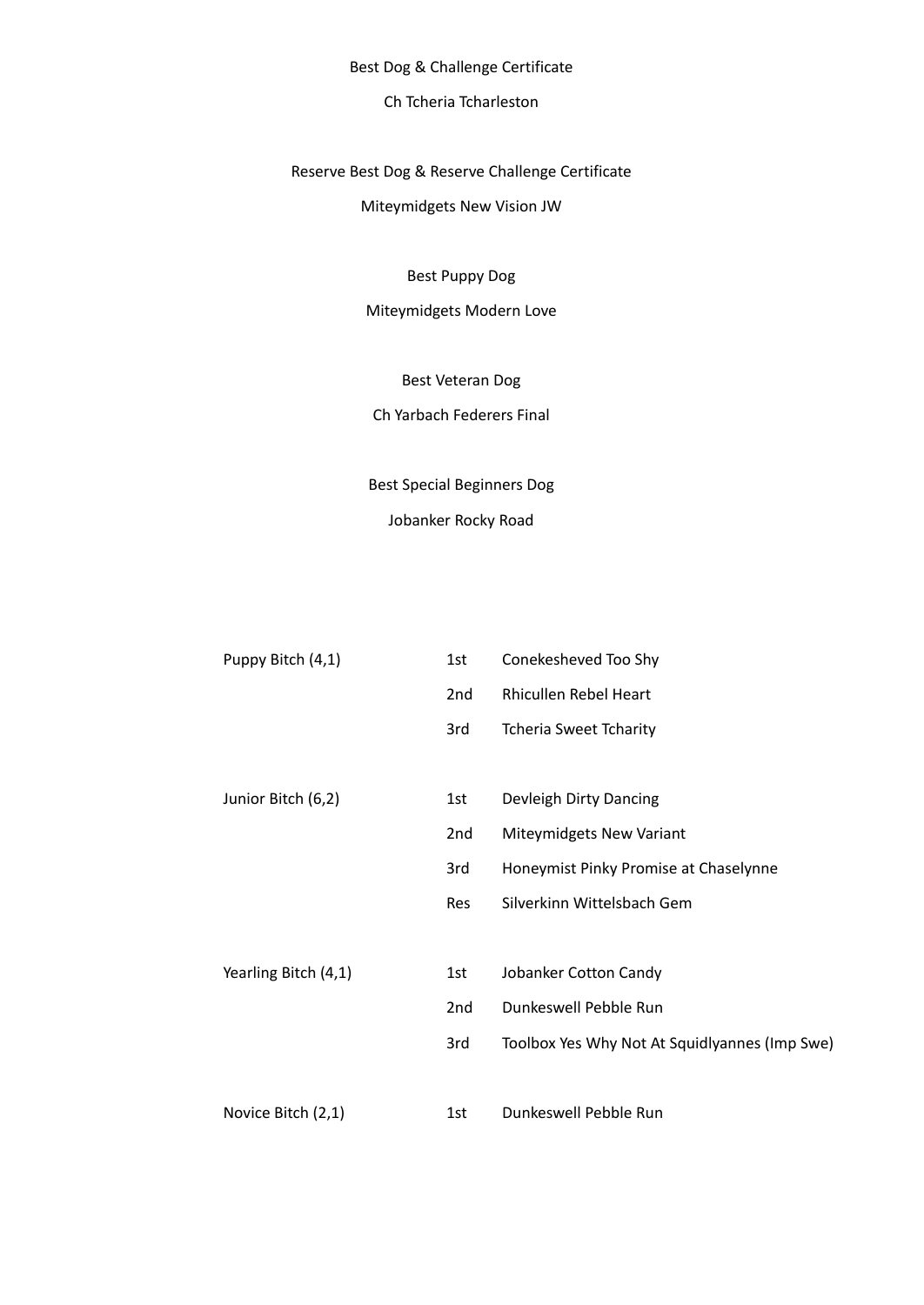| Post Graduate Bitch (8,3)     | 1st | Jobanker Cotton Candy                                 |
|-------------------------------|-----|-------------------------------------------------------|
|                               | 2nd | Red Hot Chili Of Lovely Star Generation At Silverkinn |
|                               |     | (Imp Fra)                                             |
|                               | 3rd | Rathsrigg Rosabella For Tobanie                       |
|                               | Res | Paceypaws Patricia                                    |
|                               | Vhc | Tunman Tip Top                                        |
|                               |     |                                                       |
| Limit Bitch (4,1)             | 1st | Miteymidgets Little Hottie At Squidlyannes            |
|                               | 2nd | Kinnuva Hawaiian Velvet                               |
|                               | 3rd | Grace Iz Moskovskoy Bempty (Imp Rus)                  |
|                               |     |                                                       |
| Open Bitch (9,5)              | 1st | Pengerrig Pure Heart                                  |
|                               | 2nd | Miteymidgets Love In Bloom JW                         |
|                               | 3rd | Rathsrigg Willow                                      |
|                               | Res | Ch Chaselynne About Thyme                             |
|                               |     |                                                       |
| Veteran Bitch (5,0)           | 1st | Ch Miteymidgets Going Global JW ShCM                  |
|                               | 2nd | Tcheria Tydfil Of Pengerrig                           |
|                               | 3rd | Miteymidgets Nations Unite At Jukenblu                |
|                               | Res | Vakurblue Bacon Butty                                 |
|                               | Vhc | <b>Catchfraze Moment In Time</b>                      |
|                               |     |                                                       |
| Special Beginners Bitch (3,1) | 1st | Dunkeswell Pebble Run                                 |
|                               | 2nd | Tunman Tip Top                                        |